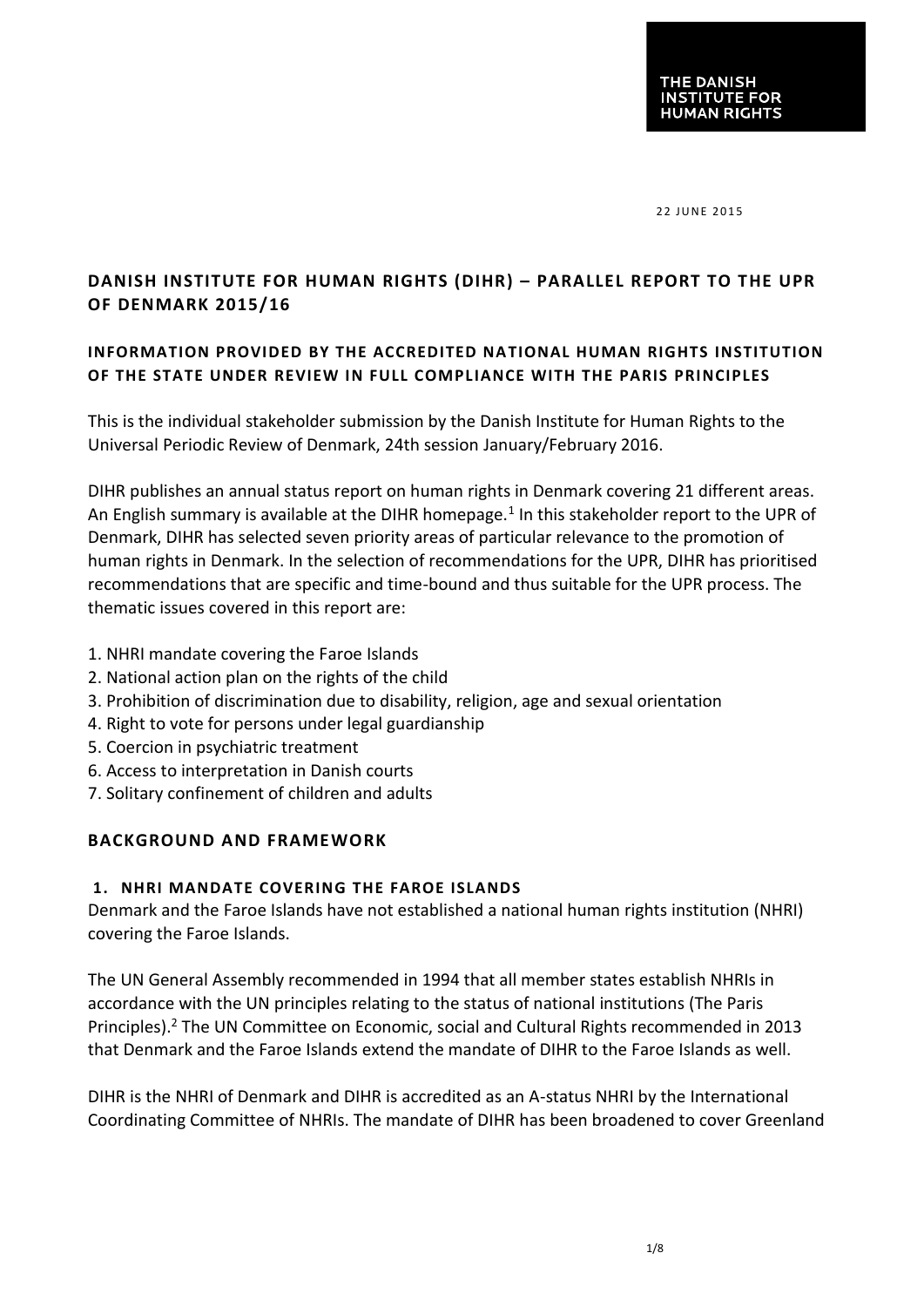as well and DIHR works in close cooperation with the Human Rights Council of Greenland to monitor and report on the promotion and protection of human rights in Greenland.

There is however not established NHRI mandates covering the entire Kingdom of Denmark since the Faroe Islands is not covered by the mandate of DIHR.

#### **Recommendation**

 DIHR recommends that Denmark and the Faroe Islands establish a NHRI covering the Faroe Islands.

#### **2. NATIONAL ACTION PLAN ON THE RIGHTS OF THE CHILD**

Denmark would benefit from a national action plan on the rights of the child.

In 1993, the World Conference on Human Rights unanimously recommended that each state considers developing a national action plan identifying steps whereby that state would improve the promotion and protection of human rights. The conference particularly called on states to integrate the Convention on the Rights of the Child (CRC) into their national action plans.<sup>3</sup>

During the UPR in 2011, Denmark was recommended to develop a national action plan for human rights. In 2011, the UN Committee on the Rights of the Child also recommended that Denmark develop a plan of action for the full implementation of the Convention with specific time-bound and measurable goals and targets to effectively monitor progress.

Denmark is an active participant in the international human rights system and maintains high human rights standards. Denmark systematically reports to most UN treaty bodies, and has extended a standing invitation to UN Special Procedures. Several Danish public authorities and private actors work with human rights promotion and protection, as for instance The Parliamentary Ombudsman, The Danish Data Protection Agency, The National Council for Children, The Board of Equal Treatment and other key stakeholders.

Denmark has adopted several action plans and initiated measures in areas of great significance to human rights, such as human trafficking, domestic violence and ethnic equal treatment. These action plans promote human rights, however they rarely mention human rights standards since their focus is not explicitly targeted at human rights implementation. The work to promote human rights in Denmark can be strengthened through the development and implementation of national action plans focusing on the rights of particular groups across different sectors of society, for instance children.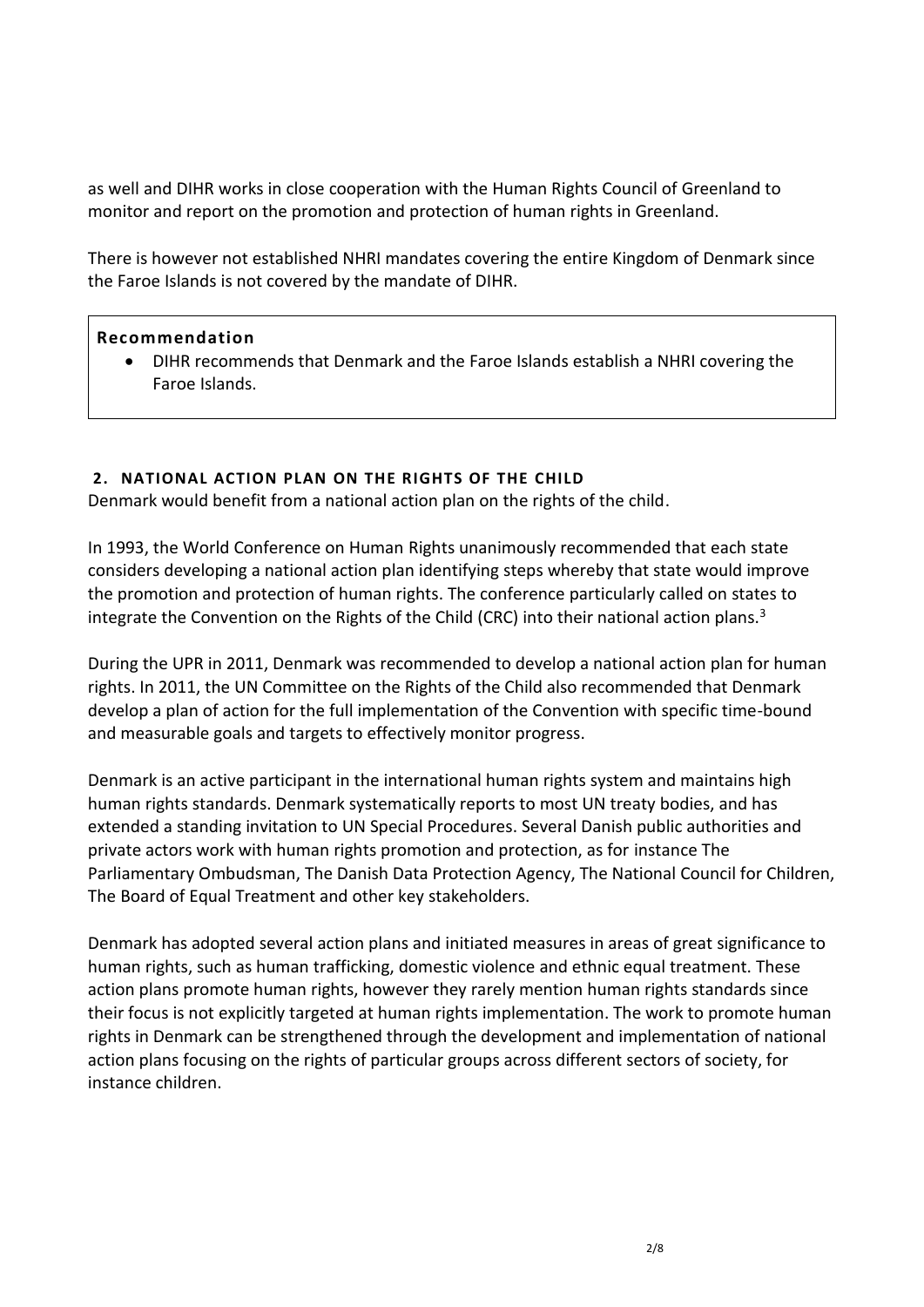#### **Recommendation**

 DIHR recommends that Denmark develops and implements human rights national action plans, in particular on the rights of the child.

# **IMPLEMENTATION OF INTERNATIONAL HUMAN RIGHTS OBLIGATIONS TAKING INTO ACCOUNT APPLICABLE INTERNATIONAL HUMANITARIAN LAW**

## **3. EQUALITY AND NON-DISCRIMINATION – DISABILITY, RELIGION, AGE AND SEXUAL ORIENTATION**

Danish non-discrimination legislation provides inadequate protection against discrimination outside the labour market due to disability, religious belief, age and sexual orientation.

The International Covenant on Civil and Political Rights (ICCPR) article 26 contains a prohibition against discrimination on any ground such as race, colour, sex, language, religion, political or other opinion, national or social origin, property, birth or other status. The Convention on the Rights of Persons with Disabilities (CRPD) article 5 prohibits discrimination on the basis of disability.

The Council of Europe (CoE) has adopted protocol no. 12 to the European Convention on Human Rights (ECHR) which introduces a general prohibition of discrimination. So far Denmark has not ratified the protocol.

Danish non-discrimination legislation consists of several acts that offer different degrees of protection depending on the discrimination ground in question. The result is insufficient protection against discrimination targeted at certain groups and lack of predictability for ordinary citizens. For example, it is both illegal and criminalised for restaurants to refuse admittance based on the ethnic origin of a person. Refusing admittance because of a person's disability or age is however allowed under Danish law since these two discrimination grounds are not protected in neither criminal nor civil law outside the labour market. Furthermore discrimination based on sexual orientation within commercial or non-profit services is criminalised, but e.g. homosexuals are unable to bring such a complaint to the Board of Equal Treatment which is an administrative organ dealing with civil law discrimination cases.

Outside the labour market persons with disabilities do not enjoy full legal protection against discrimination. There is no express ban on discrimination of persons with disabilities and no duty on service providers to make reasonable accommodations for persons with disabilities.

Furthermore Danish legislation provides inadequate protection against discrimination outside the labour market on the grounds of age, religious belief and sexual orientation.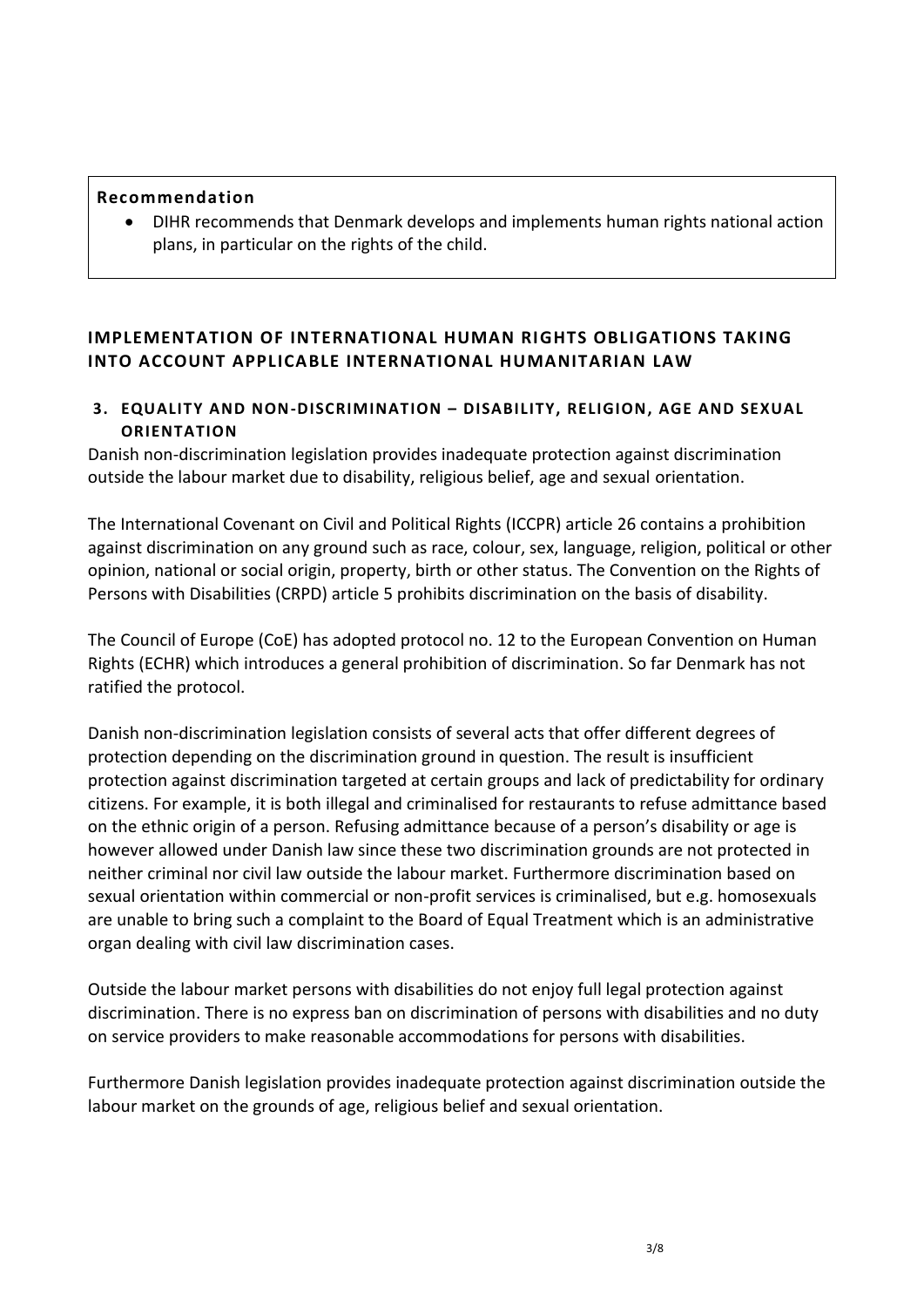## **Recommendation**

DIHR recommends that Denmark:

- Expressly prohibits discrimination of persons with disabilities outside the labour market.
- Expressly prohibits discrimination outside the labour market due to religious belief, sexual orientation or age.
- Ratifies protocol 12 to the European Convention on Human Rights on a general prohibition against discrimination.

**4. PERSONS WITH DISABIL ITIES – RIGHT TO VOTE UNDER LEGAL GUARDIANSHIP**  Persons under legal guardianship under section 6 of the Danish Guardianship Act are not allowed to vote or to stand for election.

CRPD article 29 concerns the right for persons with disabilities to enjoy political rights and fully participate in political life on an equal basis with others, including the right to vote and to be elected. The right to vote and to be elected is also covered by the ICCPR article 25 and ECHR protocol 1, article 3.

Generally, every Danish citizen living in Denmark who is older than 18 years of age has the right to vote and to stand for election. However according to the Danish Act on Parliamentary elections, persons placed under legal guardianship in accordance with section 6 of the Danish Guardianship Act, are not allowed to vote or stand for election. According to Danish law, persons under guardianship are furthermore prohibited from voting or standing for election at municipal, regional or EU-Parliamentary elections as well as other national referendums.

Guardianship in accordance with section 6 of the Guardianship Act restricts the legal capacity in financial matters. The purpose is to protect the property of persons incapable of administering their own economy. The original intention of section 6 was to protect the individual with no intended relation to the right to vote or stand for election.

According to the Danish Ministry of Justice, section 29 of the Danish Constitution prohibits that persons under legal guardianship are allowed to vote and stand for election. DIHR disagrees with this interpretation of the Danish Constitution since this limitation does not pursue the original intention of section 29 of the Constitution. Section 29 of the Constitution aims at other groups of persons than persons under section 6 guardianships.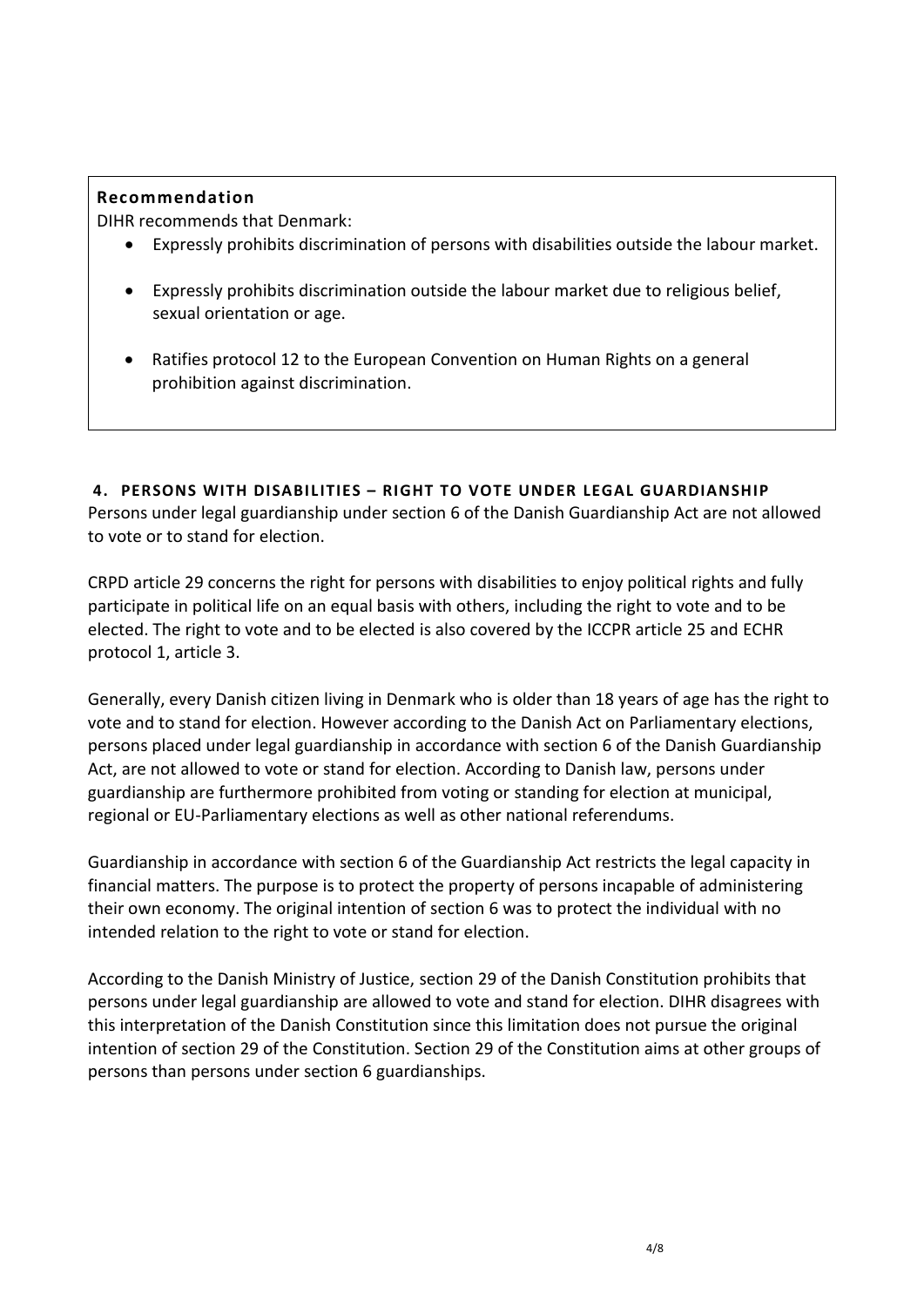#### **Recommendation**

 DIHR recommends that Denmark amends national legislation so that persons under legal guardianship are allowed to vote and stand for election.

## **5. COERCION IN PSYCHIATRIC TREATMENT**

Physical immobilisation lasting more than 48 hours occurs regularly in Danish psychiatric hospitals.

Coercion in mental health treatment affects the right to personal liberty and respect for physical and psychological integrity. These rights are for instance protected by ICCPR, The UN Convention Against Torture (CAT), ECHR and CRPD. According to CRPD article 14 member states shall ensure that the existence of a disability in no case justifies a deprivation of liberty. Article 17 confirms the right to respect for the physical and mental integrity on an equal basis with others.

According to the European Committee for the Prevention of Torture (CPT) applying physical restraint to psychiatric patients for several days cannot have any medical justification and amounts to ill-treatment. In 2014, CPT expressed serious concern about the frequent and prolonged use of immobilisation in Danish psychiatric hospitals, which had increased despite measures taken to reduce immobilisation. Particularly the use of immobilisation for more than 48 hours had steadily increased and reached all-time peaks in 2012 and 2013.<sup>4</sup> In 2014, CRPD also expressed concern about coercive treatment in Danish psychiatric institutions.<sup>5</sup>

According to the Danish Health and Medicines Authority, coercive measures were applied towards 21 percent of the approximately 26,000 persons admitted to psychiatric wards in 2012. Immobilisation with belts is applied approximately 5500 times each year and in approximately 500 cases lasting longer than 48 hours.<sup>6</sup>

The Danish Parliament has adopted an act in 2015, which increases the rights of patients in psychiatric institutions and introduces increased control measures for immobilisation.<sup>7</sup> The act however does not abolish the use of physical immobilisation lasting longer than 48 hours. Research shows that it is possible to reduce the use of physical immobilisation in psychiatric treatment.<sup>8</sup>

## **Recommendations**

DIHR recommends that Denmark:

- Abolishes the use of forced physical restraints lasting more than 48 hours.
- Limits the use of coercive measures in psychiatric institutions through legislative amendments and revision of guidelines.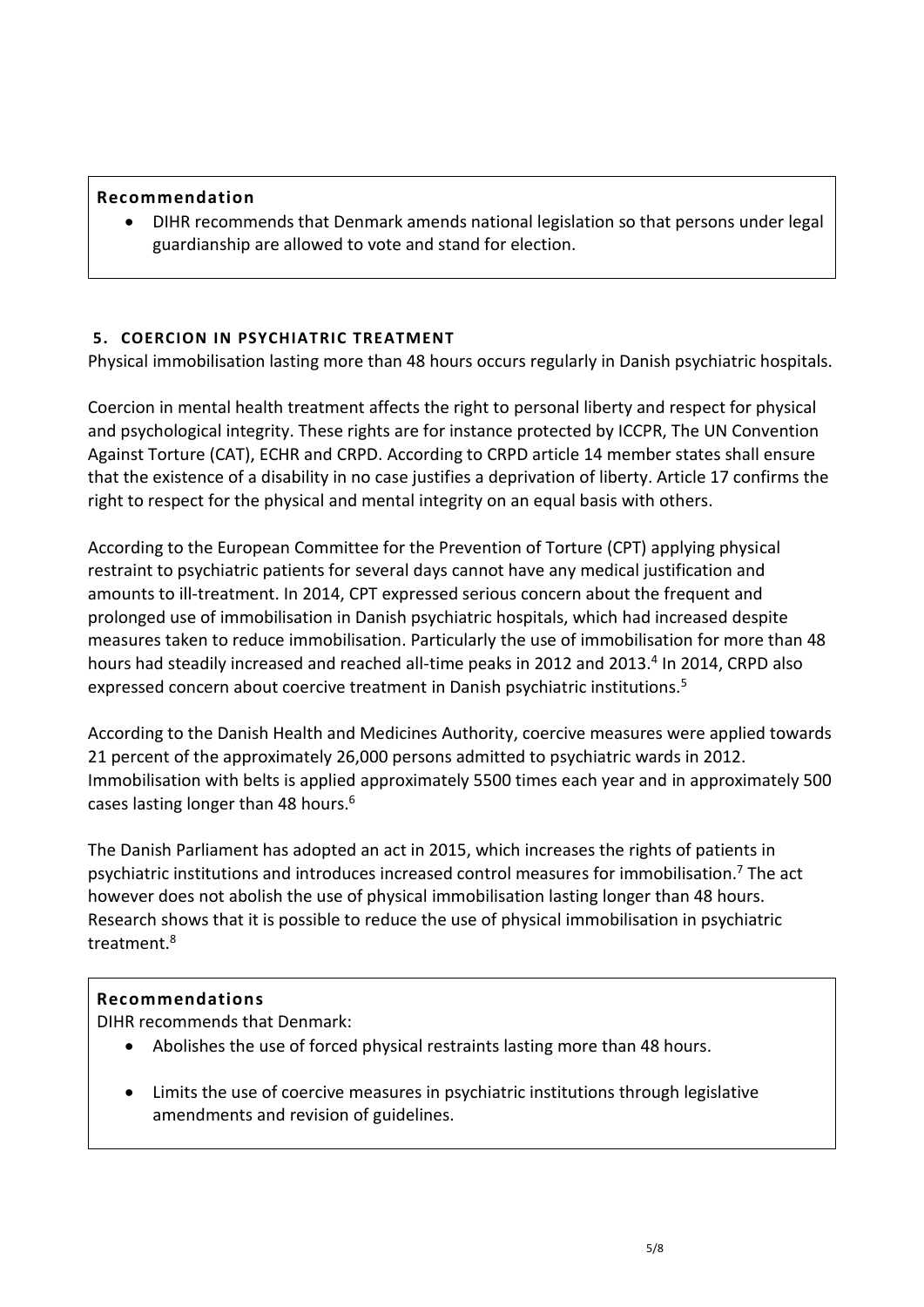## **6. ADMINISTRATION OF JUSTICE – ACCESS TO INTERPRETATION IN COURT**

In Danish courts, there is a lack of qualified interpreters within several minority languages due to lack of certification and education of interpreters.

The right to a fair trial as guaranteed by ICCPR article 14 and ECHR article 6 includes the right to have the free assistance of an interpreter in criminal cases, if necessary. Even in civil court cases, the availability of an interpreter may be a precondition for the realisation of the right to a fair trial. The right to assistance of an interpreter includes a state obligation to appoint interpreters but it may even include a duty to ensure access to interpretation of a certain quality.

A report on the role of court interpreters shows that there is a general challenge with ensuring qualified interpreters in Danish courts. Often interpreters have difficulties understanding their role when interpreting in courts.<sup>9</sup> Experiences from Danish lawyers shows, that many court interpreters lack sufficient Danish skills and are therefore unable to express themselves adequately.<sup>10</sup>

In Denmark, the Translators and Interpreters Education is the only available education for interpreters, but it does not meet the requirements for qualified interpretation in several relevant refugee and immigrant languages. For instance, there are no certified interpreters in Somali, Pashto, Urdu, Farsi and Tamil.

The European Union (EU) has adopted directive 2010/64/EU of the European Parliament and of the Council of 20 October 2010 on the right to interpretation and translation in criminal proceedings. Denmark is currently not bound by the directive and has not implemented it.

# **Recommendations**

DIHR recommends that Denmark:

- Establishes an interpreting education for the most common refugee and immigrant languages.
- Introduces certification scheme for interpreters.
- Implements EU directive 2010/64/EU on the right to interpretation and translation in criminal proceedings.

## **7. SOLITARY CONFINEMENT OF CHILDREN AND ADULTS**

In Denmark, solitary confinement is used extensively compared to neighbouring countries, even in relation to children.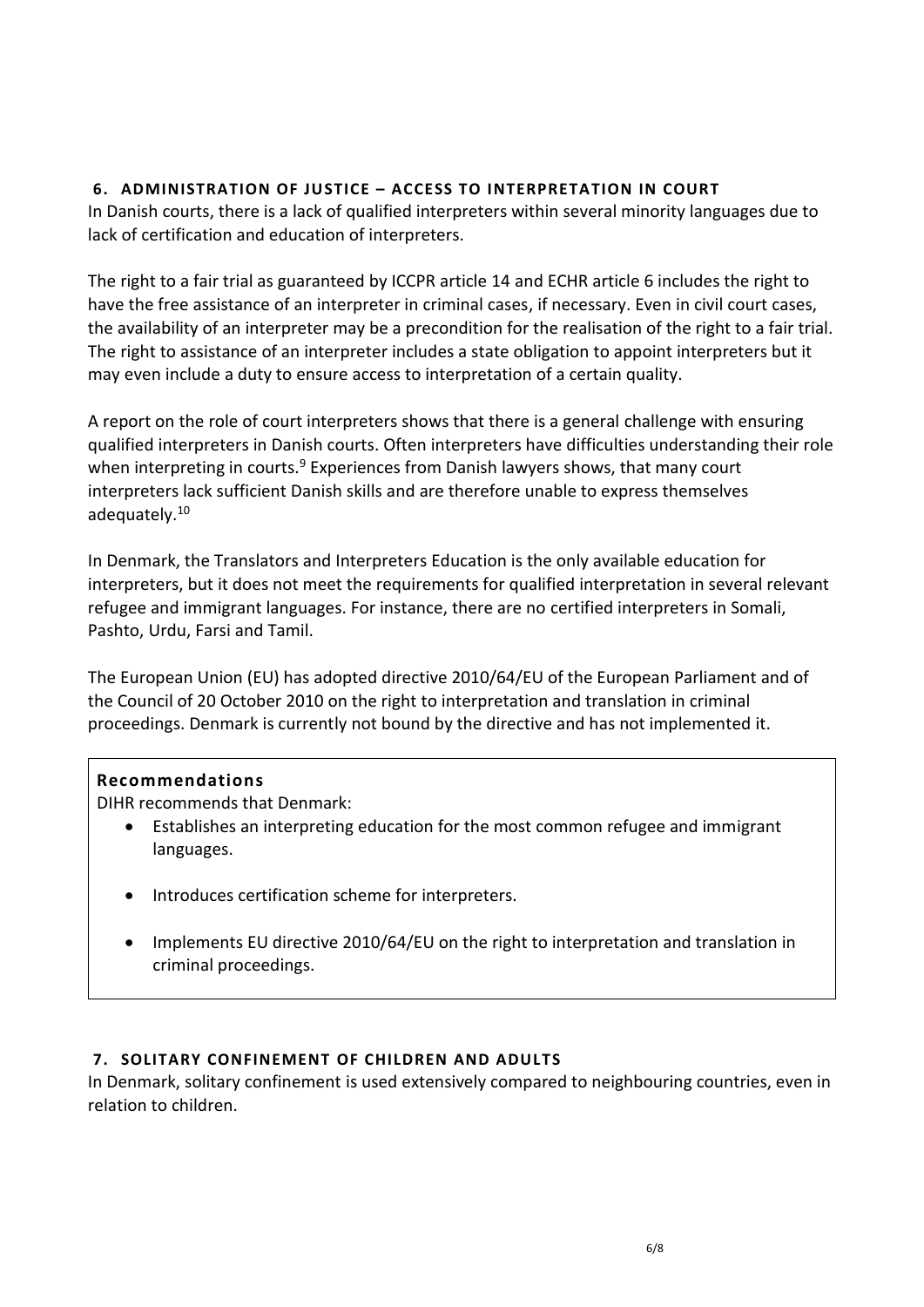Solitary confinement has potentially harmful effects, which is reflected in the number of human rights recommendations concerning this issue aiming at its reduction or abolishment. In some cases solitary confinement can result in inhuman and degrading treatment. CAT, CPT and the UN special rapporteur against torture all recommend that solitary confinement is limited to a strictly necessary level. The special rapporteur and CRC have both recommended that solitary confinement of children be abolished.

Measures have regularly been adopted in Denmark to reduce the use of solitary confinement. This has proved successful for the use of solitary confinement during pre-trial detention which has been reduced significantly in recent years. However the use of solitary confinement as a disciplinary measure has increased. Between 2001 and 2011 the use of disciplinary confinement more than doubled. 11

Isolation of children is allowed according to Danish law and occurs in practice, sometimes for periods of up to two weeks. Only in few cases has the incarcerated minor had any meaningful contact with fellow inmates. Following an inquiry by DIHR and The National Council for Children to the Minister of Justice, the Danish Prison and Probation Service has instructed all prisons to limit the use of isolation of minors. $12$ 

## **Recommendations**

DIHR recommends that Denmark:

- Adopts legislation to limit the use of solitary confinement.
- Abolishes solitary confinement of children.